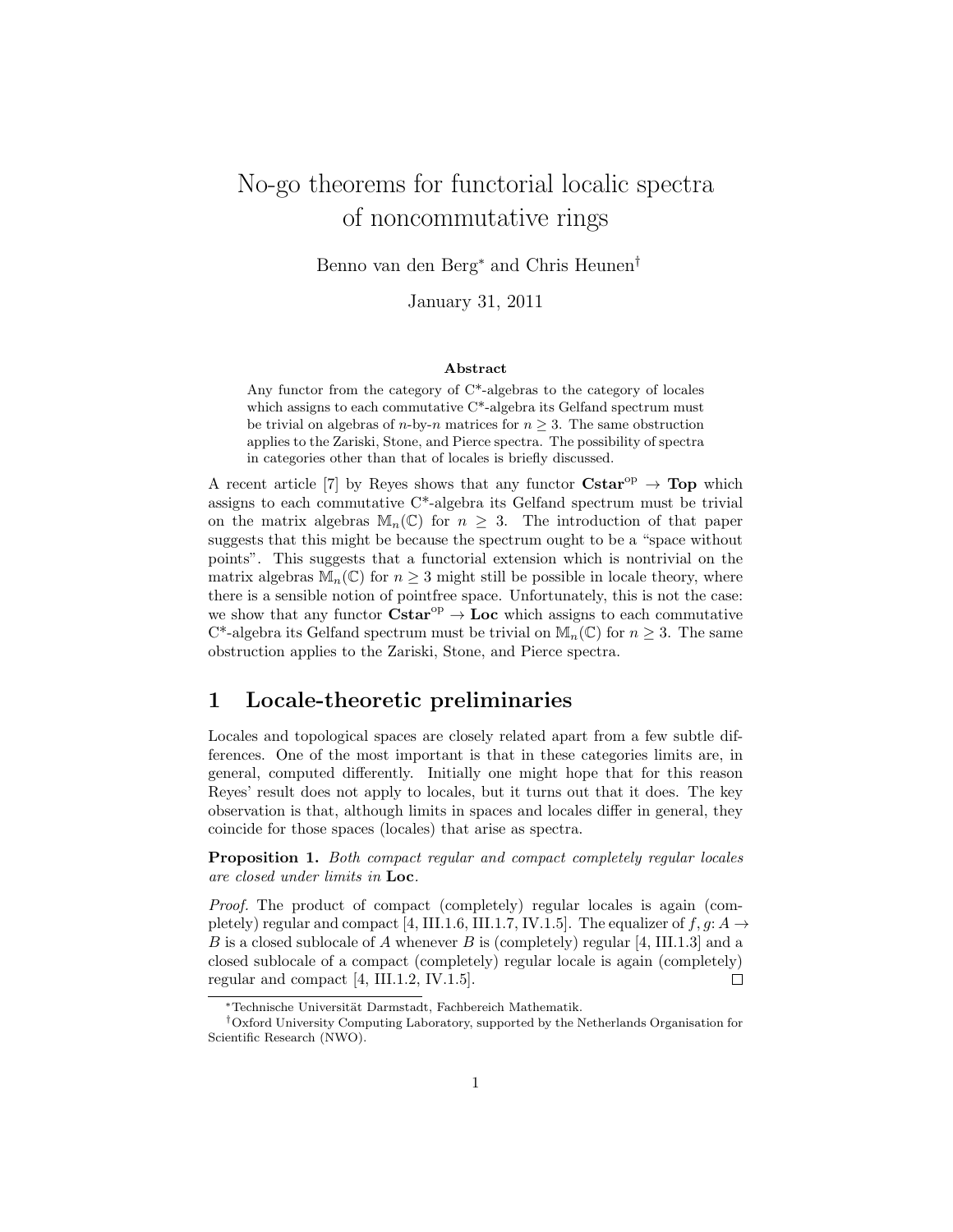Proposition 2. The limit in Loc of a diagram of coherent locales and coherent morphisms is coherent. In addition, the mediating morphisms are coherent.

*Proof.* A (morphism of) locale(s) is coherent if it lies in the image of the functor Idl:  $\mathbf{DLat} \to \mathbf{Frm}$ , which is faithful and left adjoint to the forgetful functor [4, II.2.11].  $\Box$ 

Corollary 3. Stone locales are closed under limits in Loc.

Proof. A locale is Stone when it is both compact regular and coherent. Any continuous morphism between Stone spaces is coherent.  $\Box$ 

Corollary 4. The functors Spec:  $cCstar^{op} \rightarrow Loc$  and Idl: Bool<sup>op</sup>  $\rightarrow Loc$ which send commutative  $C^*$ -algebras to their Gelfand spectra and boolean algebras to their Stone spectra preserve all limits.

*Proof.* The functor Spec is part of a duality between commutative  $C^*$ -algebras and compact completely regular locales, and therefore certainly preserves all limits as a functor to the category of such locales. But as these locales are closed under limits, it also preserves all limits when considered as a functor to the category of all locales. The Stone case is completely analogous.  $\Box$ 

#### 2 Main results

A locale is trivial when it is an initial object in Loc, *i.e.* when it satisfies  $0 = 1$ . Let us call an object R Kochen–Specker when there is a morphism  $\mathbb{M}_n(\mathbb{C}) \to R$ for some  $n \geq 3$ . This class includes at least the matrix rings  $\mathbb{M}_{n}(\mathbb{C})$  for  $n \geq 3$ . themselves. For our purposes it can often be widened; for example, by [2] Theorem 7 below still holds when we include in the class of Kochen–Specker algebras the von Neumann algebras without an  $\mathbb{M}_2(\mathbb{C})$  factor.

**Lemma 5.** If a functor  $F: \mathbf{Ring}^{\mathrm{op}} \to \mathbf{Loc}$  is trivial on  $\mathbb{M}_n(\mathbb{C})$  for  $n \geq 3$ , then it is trivial on all Kochen–Specker rings.

*Proof.* If  $f: \mathbb{M}_n(\mathbb{C}) \to R$  is a ring morphism, then  $Ff: FR \to F\mathbb{M}_n(\mathbb{C})$  is a locale morphism to the trivial locale, and so  $FR$  must be trivial.  $\Box$ 

**Theorem 6.** Any functor  $Cstar^{\text{op}} \to \text{Loc}$  which assigns to each commutative C\*-algebra its Gelfand spectrum must be trivial on all Kochen–Specker C\* algebras.

*Proof.* For any C<sup>\*</sup>-algebra A, let  $C(A)$  be the diagram of commutative subalgebras under inclusion. Define  $G(X)$  to be the limit in Loc of  $Spec(A)$  with  $A \in \mathcal{C}(X)$ .

- 1. G is a functor  $\text{Cstar}^{\text{op}} \to \text{Loc}$  which assigns to each  $C^*$ -algebra its Stone spectrum.
- 2. It is the terminal such functor.
- 3. Since Spec preserves limits,  $G(A)$  can equally well be computed by first taking the colimit of  $C(A)$  in **cCstar** and then its Gelfand spectrum.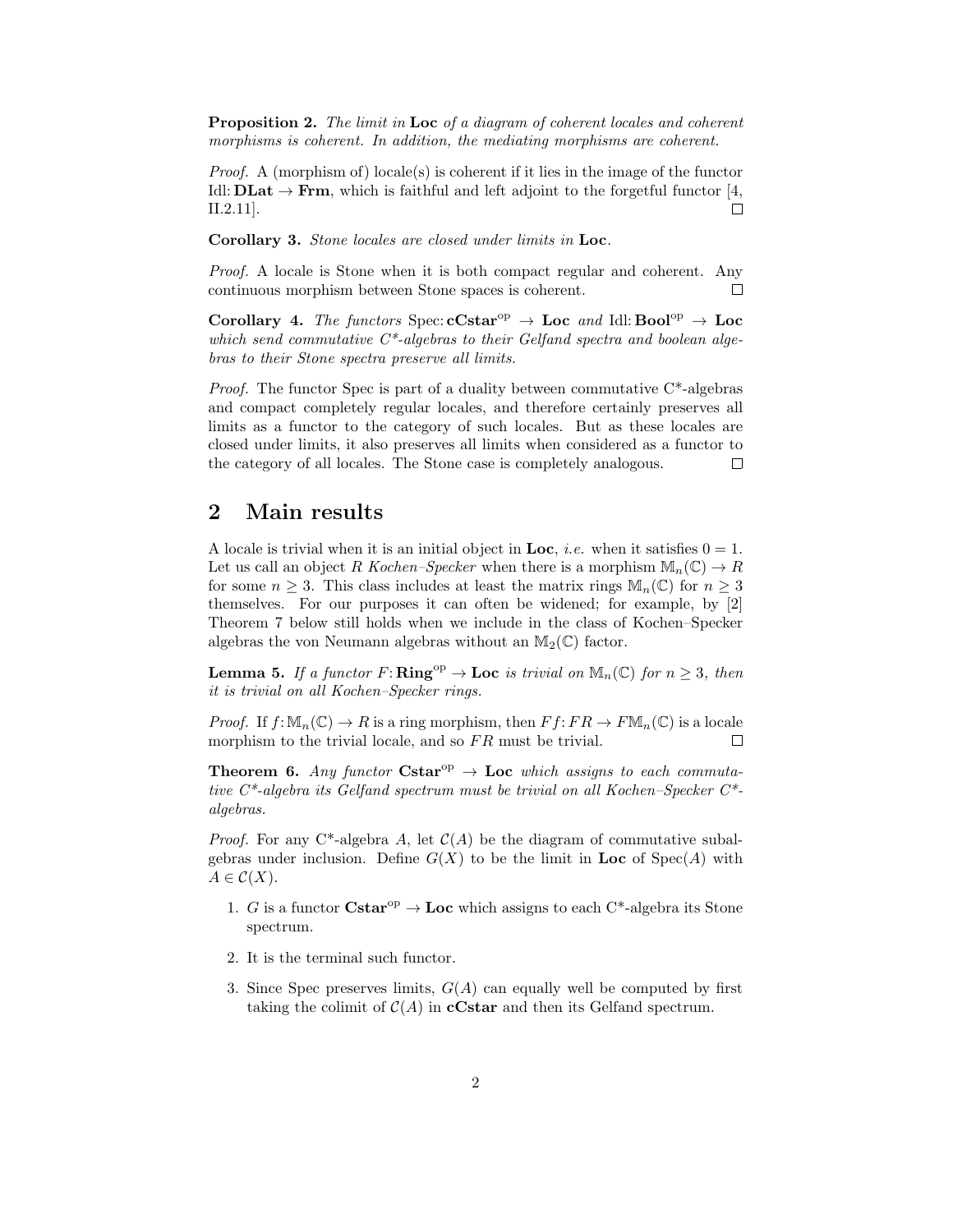- 4. But for  $A = \mathbb{M}_n(\mathbb{C})$  with  $n \geq 3$ , the colimit of  $\mathcal{C}(A)$  in **cCstar** yields the 0-dimensional C\*-algebra; this is the Kochen–Specker theorem [6]. Hence on these  $C^*$ -algebras G yields the trivial locale.
- 5. If  $F: \mathbf{Cstar}^{\mathrm{op}} \to \mathbf{Loc}$  is any other functor which assigns to each  $C^*$ -algebra its Gelfand spectrum, then finality of G guarantees maps  $FA \rightarrow GA$  for all C<sup>\*</sup>-algebras A. Hence FA is trivial if  $A = \mathbb{M}_n(\mathbb{C})$  for  $n \geq 3$ .

Combining the above observations and the previous lemma yields the statement of the theorem.  $\Box$ 

In a similar vein one proves the following three variations: for Gelfand spectra in the category Neumann of von Neumann algebras and normal \* homomorphisms; for Stone spectra in the category **PBoolean** of partial boolean algebras and partial homomorphisms (see  $(6, 1)$ ); and for Stone spectra in the category OML of orthomodular lattices and their homomorphisms. Denote the functor  $Cstar \rightarrow PBoolean$  taking projections by Proj.

**Theorem 7.** Any functor Neumann<sup>op</sup>  $\rightarrow$  Loc which assigns to each von Neumann algebra its Gelfand spectrum must be trivial on all Kochen–Specker von Neumann algebras.  $\Box$ 

**Theorem 8.** Any functor  $F: \mathbf{PBoolean}^{\mathrm{op}} \to \mathbf{Loc}$  which assigns to each boolean algebra its Stone spectrum must be trivial on  $\text{Proj}(\mathbb{M}_n(\mathbb{C}))$  for  $n \geq 3$ .  $\Box$ 

**Theorem 9.** Any functor **OML**<sup>op</sup>  $\rightarrow$  **Loc** which assigns to each boolean algebra its Stone spectrum must be trivial on  $\text{Proj}(\mathbb{M}_n(\mathbb{C}))$  for  $n \geq 3$ .  $\Box$ 

The Pierce spectrum of a commutative ring, *i.e.* the Stone spectrum of its boolean algebra of idempotents, requires the following slightly adapted proof.

**Theorem 10.** Any functor  $\mathbf{Ring}^{\mathrm{op}} \to \mathbf{Loc}$  which assigns to each commutative ring its Pierce spectrum must be trivial on all Kochen–Specker rings.

*Proof.* Define the functor G as before: it first considers the diagram  $\mathcal{C}(R)$  of all commutative subrings of a ring  $R$ , and then takes the limit of their Pierce spectra. Alternatively, one may first take idempotents of  $R$  and regard these as a partial boolean algebra X, and then take the limit in Loc of  $\text{Id}(A)$  with  $A \in \mathcal{C}(X)$ . But this results in the trivial locale for Proj $(\mathbb{M}_n(\mathbb{C}))$  for  $n > 3$ , and so by functoriality of  $F$  in Theorem 8 also for the larger partial boolean algebra X. Hence G is trivial on  $\mathbb{M}_n(\mathbb{C})$  for  $n \geq 3$  and the argument proceeds as before.  $\Box$ 

For the Zariski spectrum we argue slightly differently (and nonconstructively) by reducing the result to the one by Reyes.

**Theorem 11.** Any functor  $\mathbf{Ring}^{\mathrm{op}} \to \mathbf{Loc}$  which assigns to each commutative ring its Zariski spectrum must be trivial on all Kochen–Specker rings.

*Proof.* Define the functor  $G$  as before, and note that we take a limit of a diagram of coherent locales and coherent morphisms. As such a limit is coherent and coherent locales are spatial (by the prime ideal theorem), its triviality on matrix algebras  $\mathbb{M}_n(\mathbb{C})$  for  $n \geq 3$  follows from the work of Reyes.  $\Box$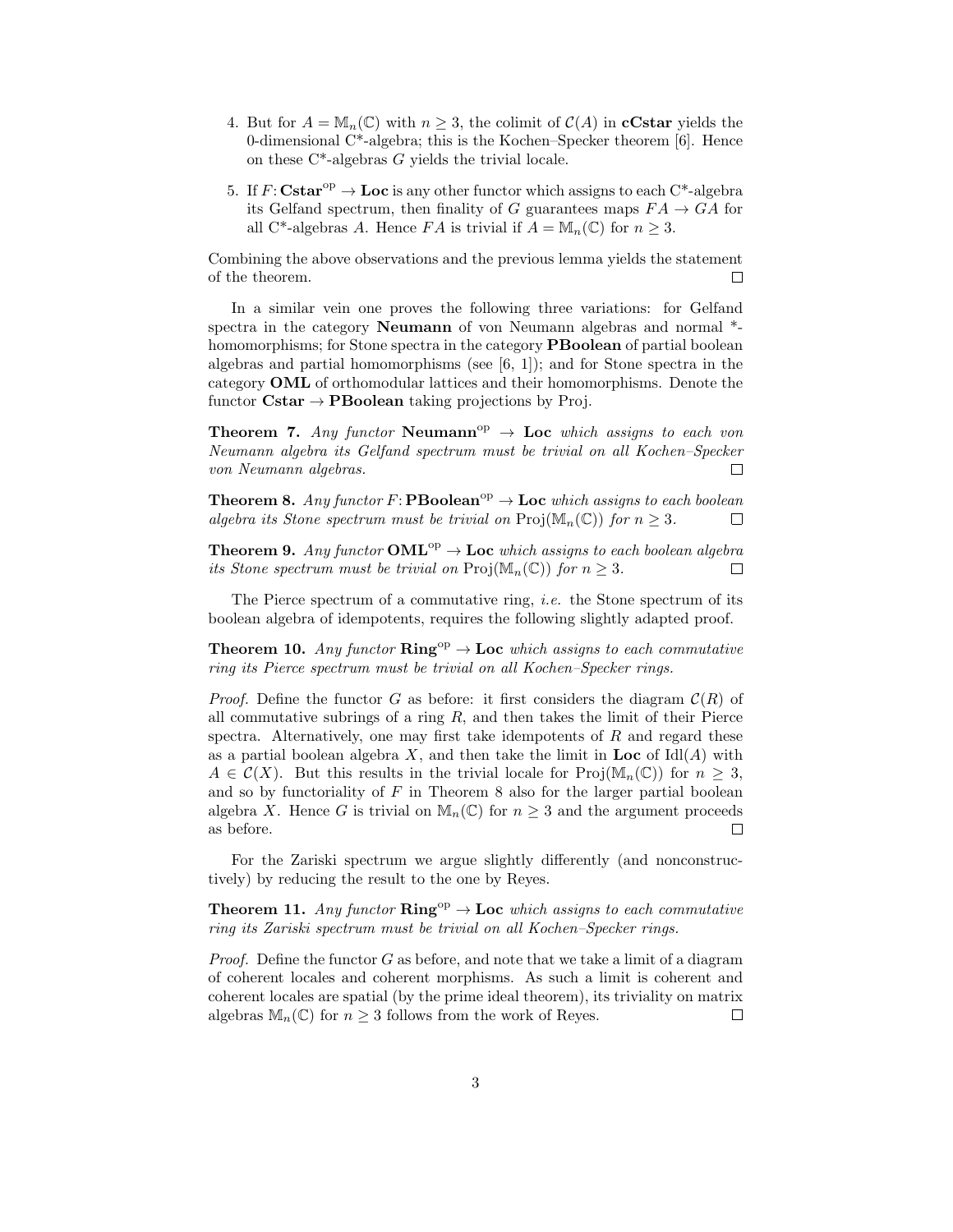## 3 Discussion

Our main results prove an obstruction to direct functorial extensions of various spectra, taking values in locales. There is also no hope for values in the following categories instead of Loc.

- The functor Sh: Loc  $\rightarrow$  Topos that takes sheaves preserves limits [5, C.1.4.8], so the obstruction for Loc also holds for Topos.
- The forgetful functor from ringed toposes to **Topos** reflects initial objects, so replacing Loc by that category does not help either.
- The forgetful functor from the category of schemes (possibly over noncommutative rings) to the category Top of topological spaces reflects initial objects, so there is no use in replacing locales by schemes.

On the other hand, one could read our main result positively. There is hope for a functorial spectrum taking values in the following categories.

- The inclusion functor  $Loc \rightarrow Quantale^{op}$  does not preserve limits. It has a left adjoint [9, 12.2], but that does not reflect initial objects. Hence it is viable to search for quantale-valued spectra.
- The Bohrification construction, which inspired most of this (see  $[3, 1]$ ), is not a direct extension of the Gelfand spectrum and hence escapes the hypothesis of our main theorem.
- One could consider different morphisms between rings/algebras, and hence take a different view of these objects, to obtain a functorial spectrum resembling a space (see the discussion in [7]).
- For example, there is an interesting functor  $F$  from Cstar to the category of quantum frames, that for commutative  $C^*$ -algebras comes down to the Gelfand spectrum [8]. This does not contradict the above results, because there is no forgetful functor from quantum frames to either quantales or locales: indeed,  $F(\mathbb{M}_3(\mathbb{C}))$  consists of closed right ideals of  $\mathbb{M}_3(\mathbb{C})$ , and therefore is not trivial.

#### References

- [1] Benno van den Berg and Chris Heunen. Noncommutativity as a colimit. To appear in Applied Categorical Structures. arXiv:1003.3618, 2010.
- [2] Andreas Döring. Kochen-Specker theorem for Von Neumann algebras. International Journal of Theoretical Physics, 44(2):139–160, 2005.
- [3] Chris Heunen, Nicolaas P. Landsman, and Bas Spitters. Bohrification. In Deep Beauty–Understanding the Quantum World through Mathematical Innovation. Cambridge University Press, 2010.
- [4] Peter T. Johnstone. Stone spaces. Number 3 in Cambridge studies in advanced mathematics. Cambridge University Press, 1982.